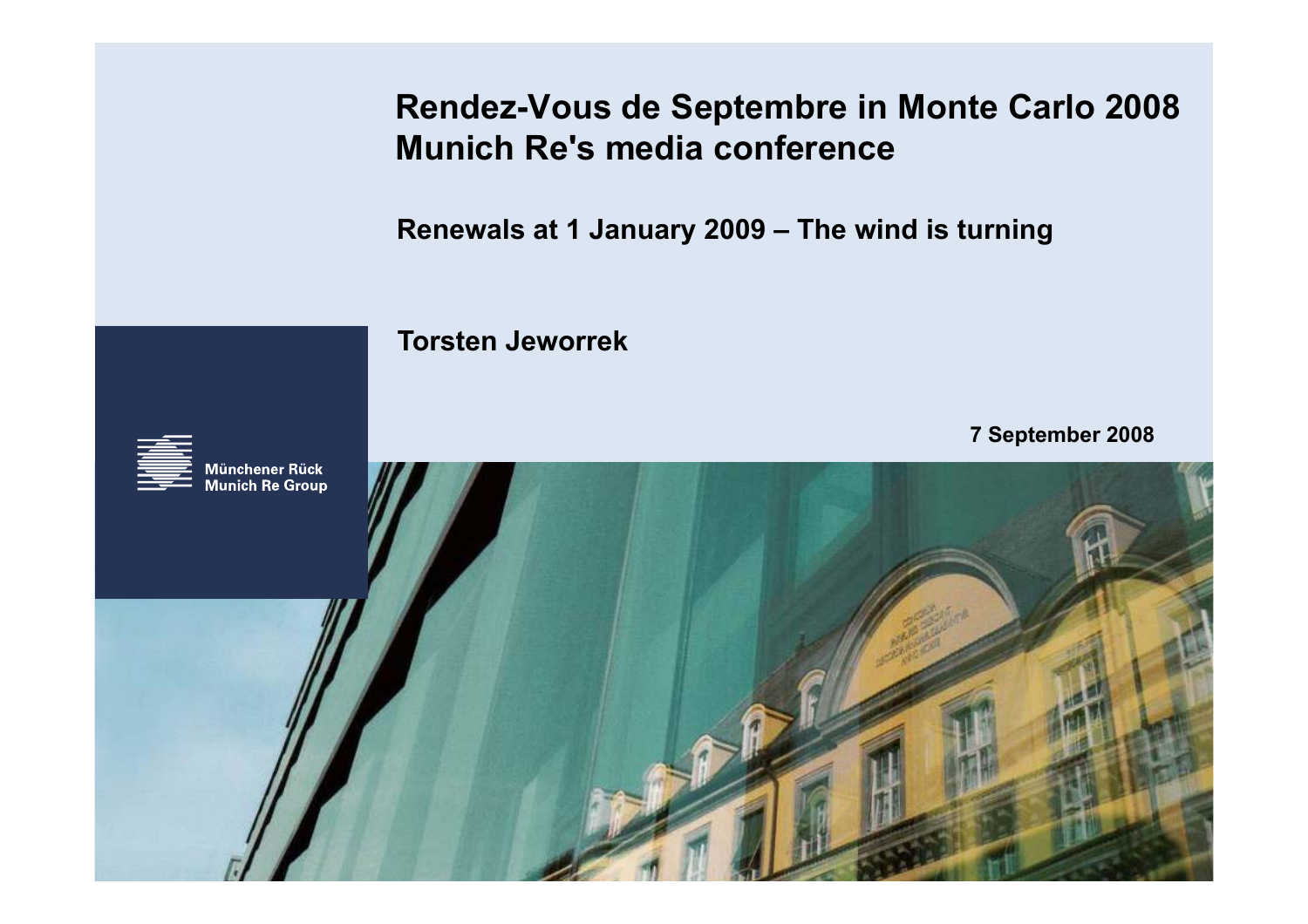**Business environment for the renewals at 1 January 2009** 

**Reinsurance is gaining significance as a means of refinancing**

**The capital market crisis has an impact on share prices** 

**The refinancing options available to insurance companies in the capital market are restricted**

## **Reinsurance is gaining significance**

Münchener Rück **Munich Re Group**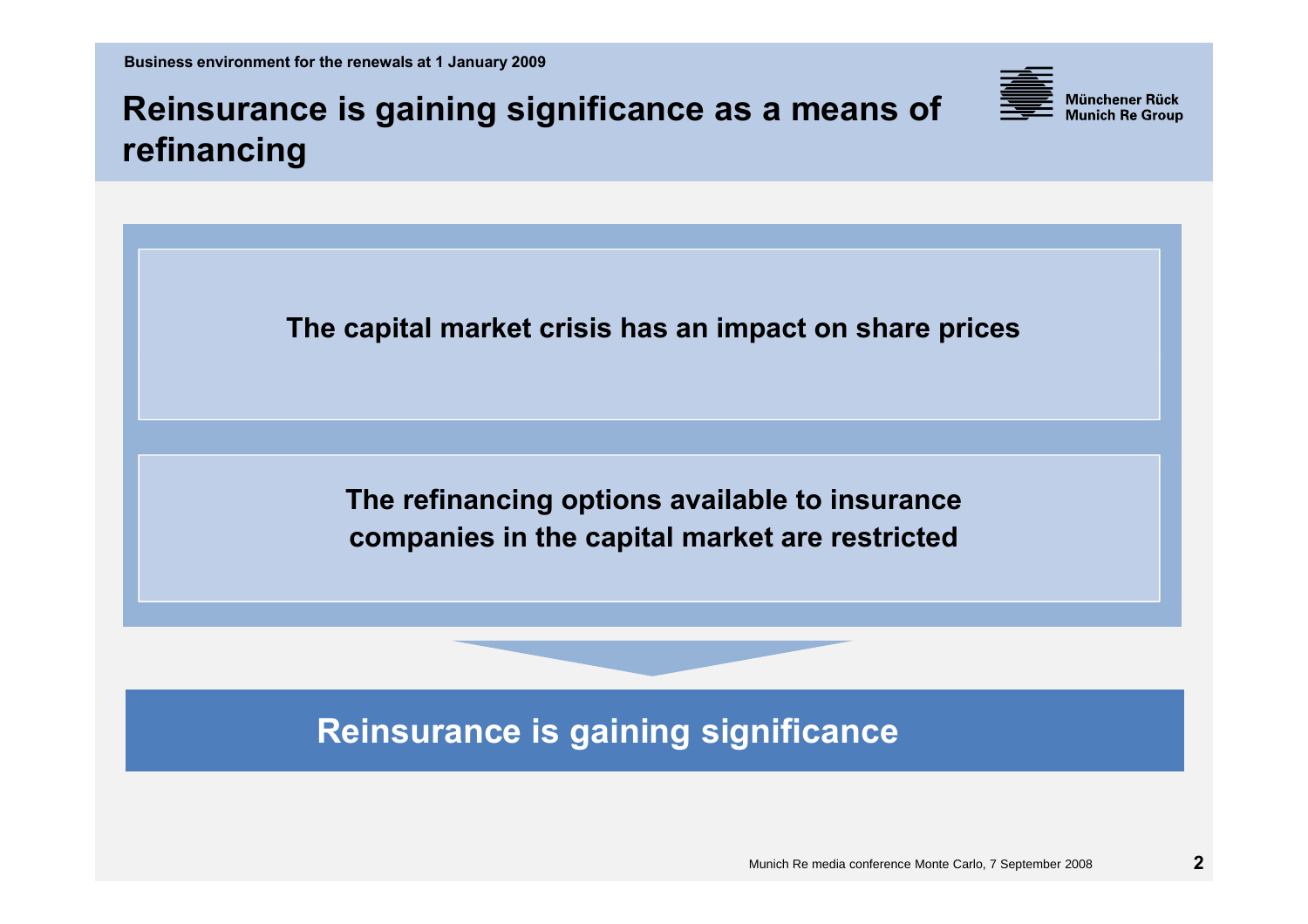

## **Lower reinsurer profits promote awareness of riskadequate underwriting**



- Marked decrease in reinsurance industry profits during the first half of 2008 due to capital market crisis
- Several insurers and reinsurers revised their profit expectations for 2008
- $\rightarrow$  Increased uncertainty is likely to result in lower risk tolerance and more cautious behaviour in the market

\*Top five reinsurers' consolidated results including minority interests (based on 2007 net earned reinsurance premium). Sources: Consolidated quarterly reports Q1–Q2 2008 and 2007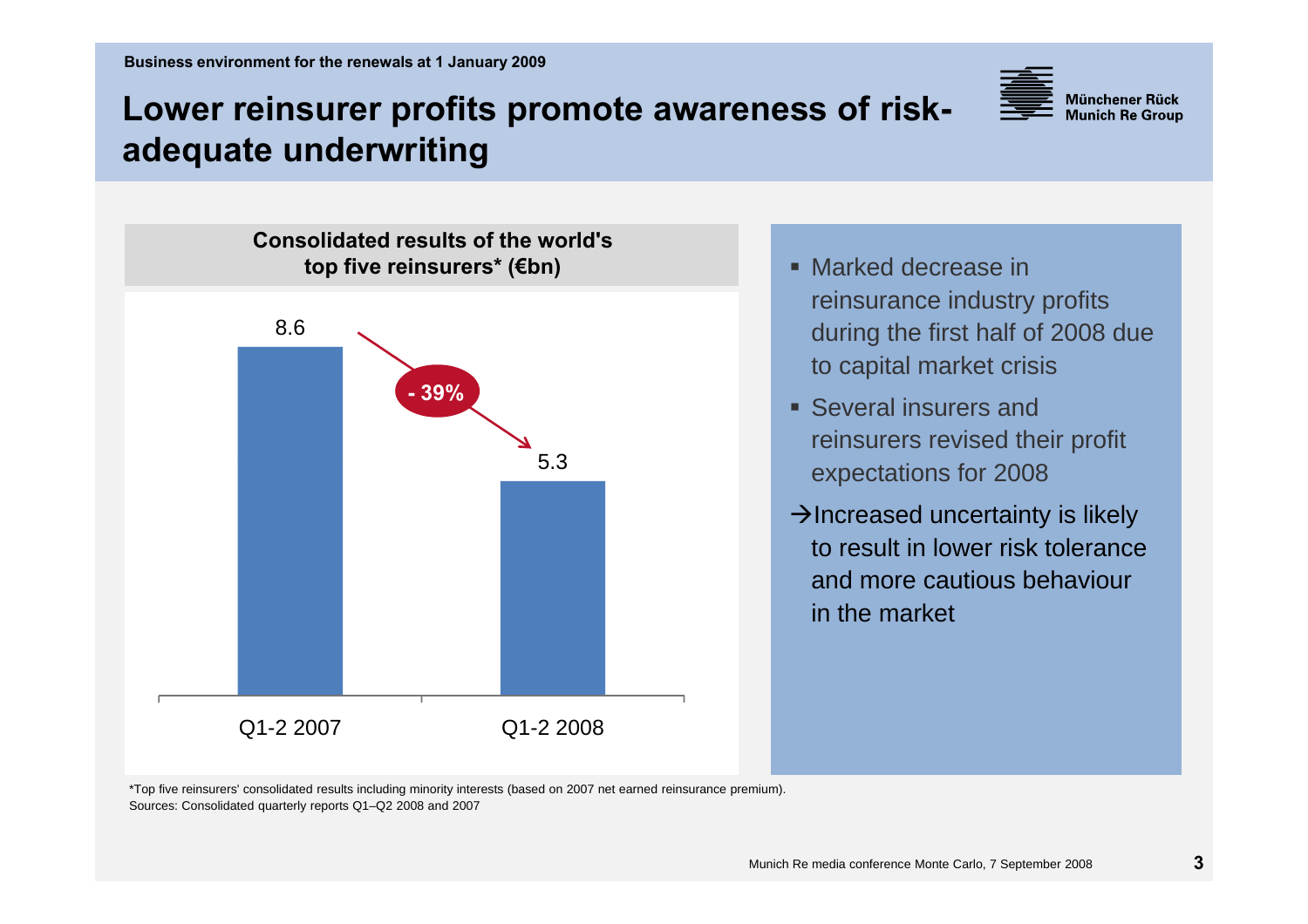## **Decreased capital base ‒ Consistent cycle management remains <sup>a</sup> must**



After several years of growth, the capital base of the worldwide reinsurance industry is expected to decrease in **The expected impact on equity** 2008\*



- capital is likely to have appreciable effects on reinsurance supply and demand
- Lower capital market returns
- control systems
- Increased transparency stakeholders

### **Munich Re's very solid capital base**

### **opens up business opportunities in this environment p ppp**

\* Source: Data through 2007 are based on publications by the world's 35 top reinsurers and for some companies include primary insurance business; 2008 estimate is based on external forecasts for about 20 companies (status: Aug. 2008); development is subject to exchange rate effects.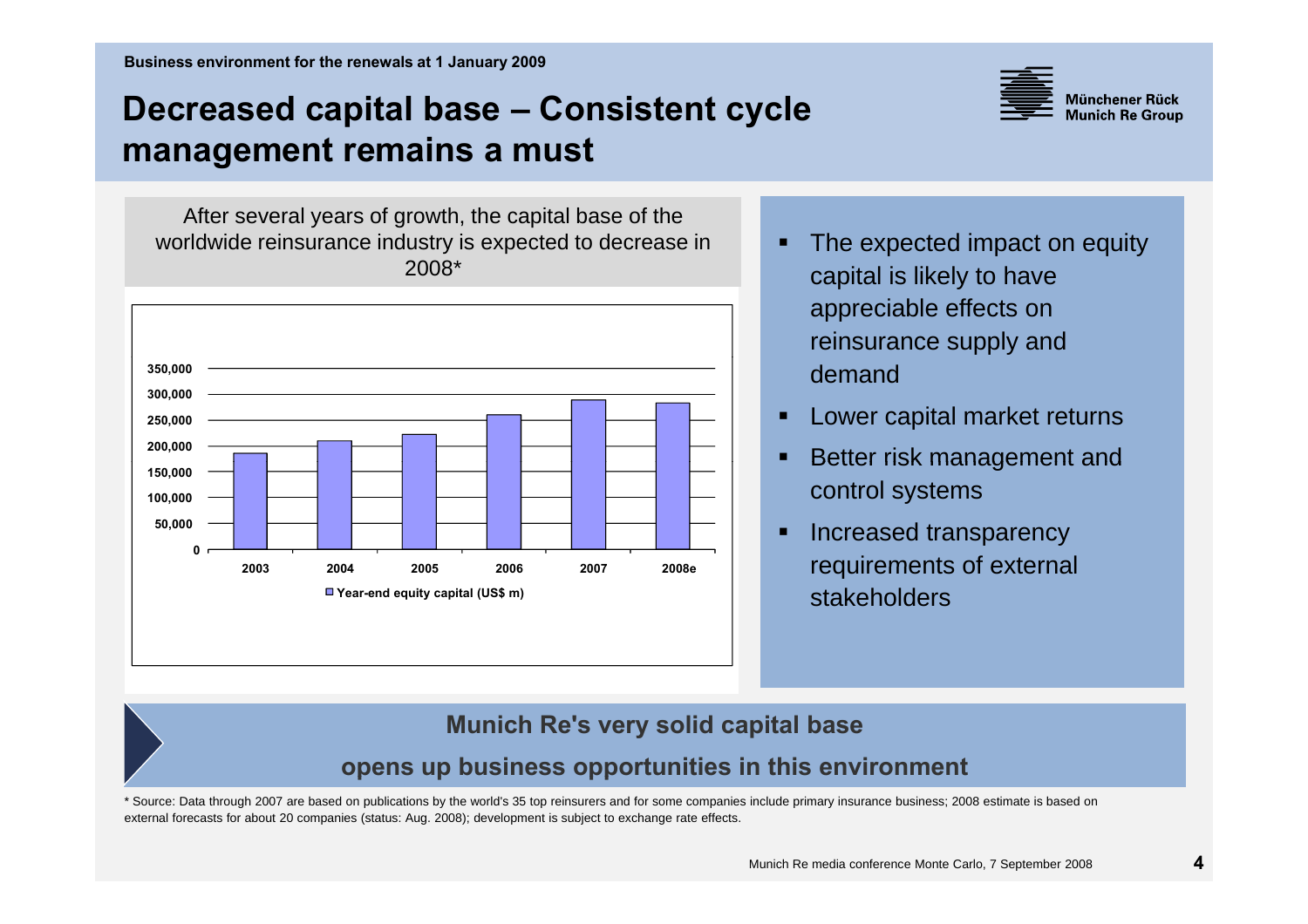### **Widening gap between exposure and prices ‒ Short tail business I -tail**



### **Hurricanes in the Atlantic**

- Sustained warm phase in the North Atlantic since 1995 with increased tropical storm and hurricane activity
- Landfalls and damage peaked in 2004 (Charlie, Frances, Ivan, Jeanne) and 2005 (Katrina, Rita, Wilma, Dennis)
- In spite of the relative calm during 2006 and 2007, the warm phase and increased activity is expected to continue for at least another ten years

### **Wi d t E n s torm Europe**

 Prices for windstorm Europe have softened over the last few years, sometimes falling below risk-adequate levels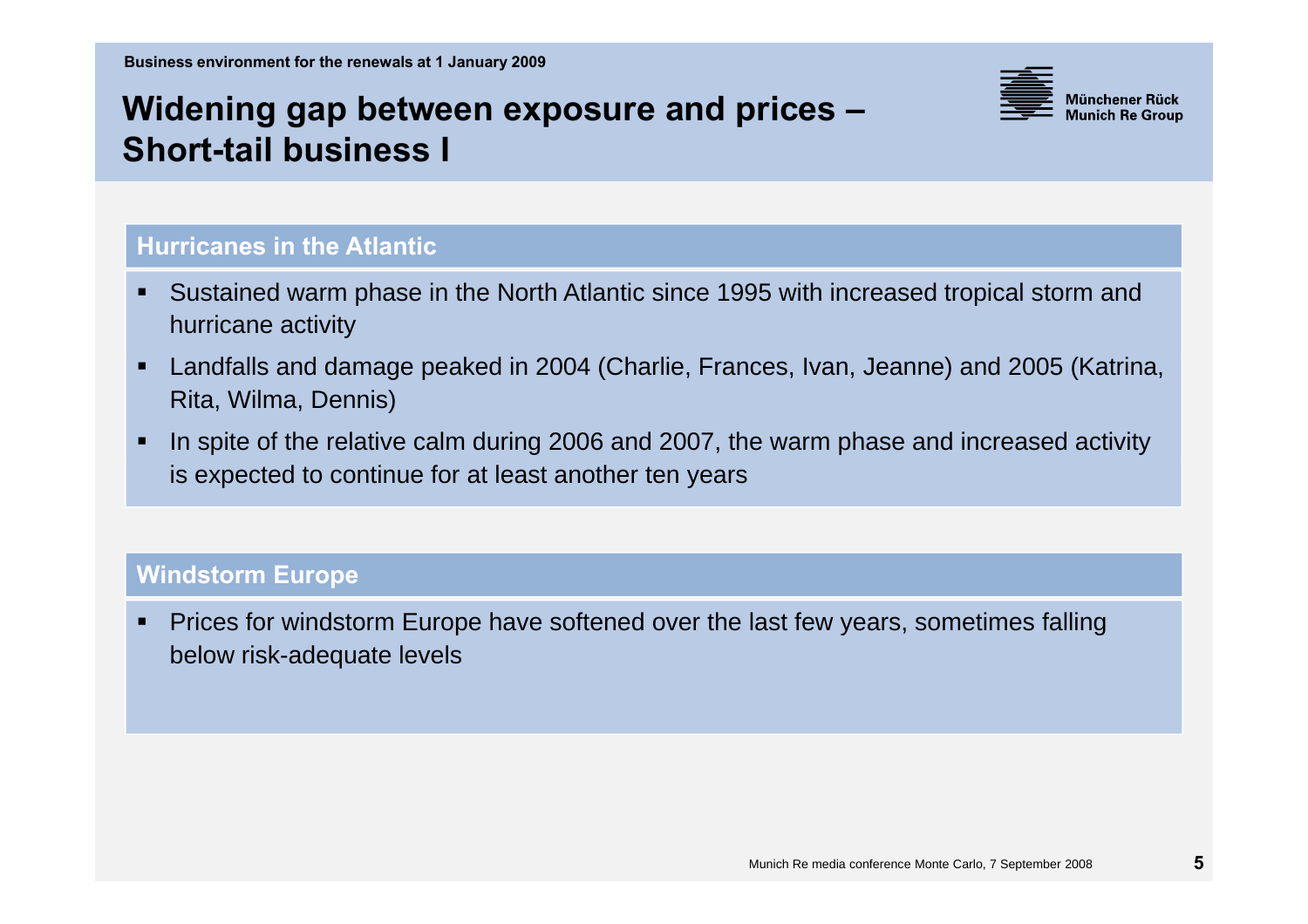# **Widening gap between exposure and prices ‒ Short tail business II -tail IIFlood/inundation**

- Flood/inundation risks are being underestimated throughout the world (pricing, underwriting, risk selection and risk management)
- Significant individual losses and accumulation losses ( Australian mining losses 2008, New Orleans 2005, UK 2007, US Midwest 2008)

### **Property and business interruption losses**

- Rising values, inflation and the globalisation of the economy result in higher property and business interruption losses
- Rising commodity prices also result in higher business interruption losses

**Munich Re is maintaining its underwriting discipline and consistently withdrawing from business that does not offer risk-adequate prices and conditions**

Münchener Rück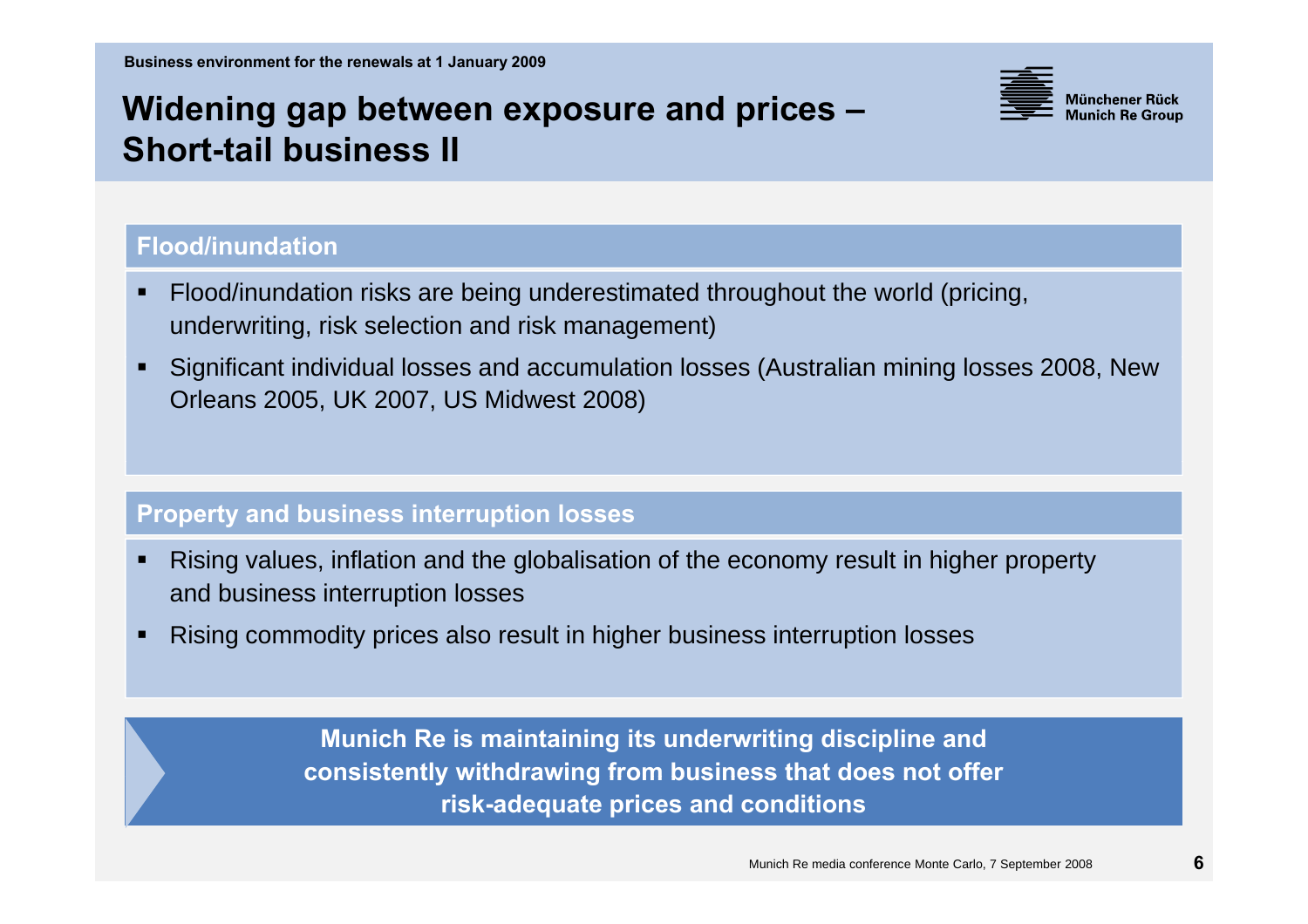## **Non-proportional long-tail business: Trend of severe personal injury claims demands action injury claims**



**Excess of loss – Loss ratio reported**

**US Workers' compensation and European motor business Workers**



### **Munich Re's risk management measures**

### **Main loss drivers:**

- $\blacksquare$ **Longevity** – People are getting older
- Г **Medical know-how** – Victims are more likely to survive severe accidents thanks to modern methods of treatment
- Г **Social trends** – Long term care is increasingly being exercised by professional service providers outside the family and is causing costs for insurers to rise
- ▙ **Economy** – In times of economic uncertainty, claimants often prefer the certainty of workers' compensation benefits to the uncertainty of wage payments
- П Appropriately divide the risk of change by adjusting the index clause (German motor third-party liability)
- Support professional rehabilitation management (US workers' compensation)
- П Expand claims reporting obligations: potential major losses must be reported earlier (German motor third-party liability and US workers' compensation)
- Introduce sunset clauses (US workers' compensation)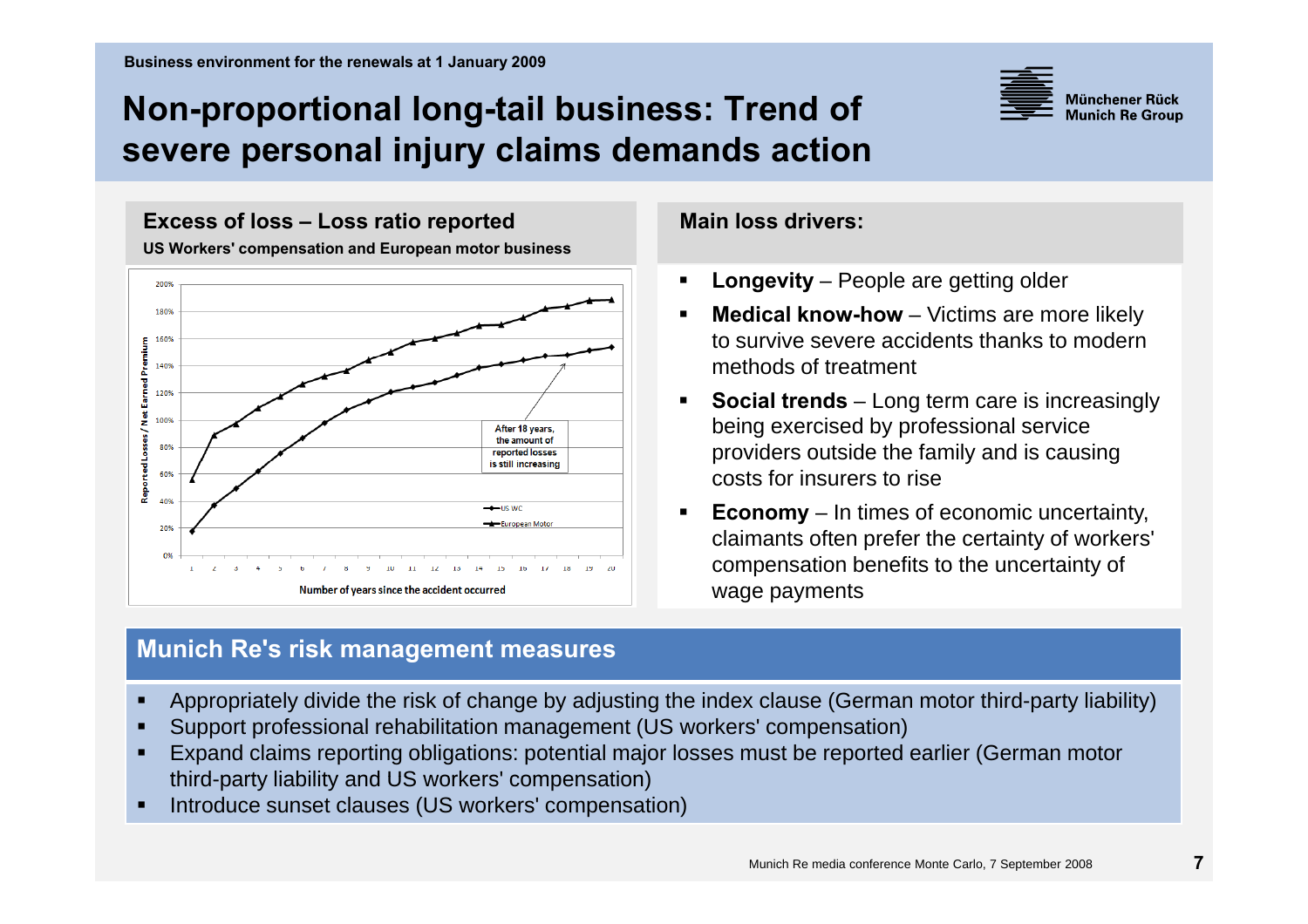## **Varying trends impact on the cycle**



reinsurance industry

Decreasing capital base

Decreasing profits for the social developments lead to the Social and medical developments lead to increased personal injury claims

> Claims inflation due to economic development

Growing exposure from natural hazards

Decreasing capital base<br>Decreasing gains on investments Increasing number of large individual losses

## **Environment could accelerate turnaround in cycle trend**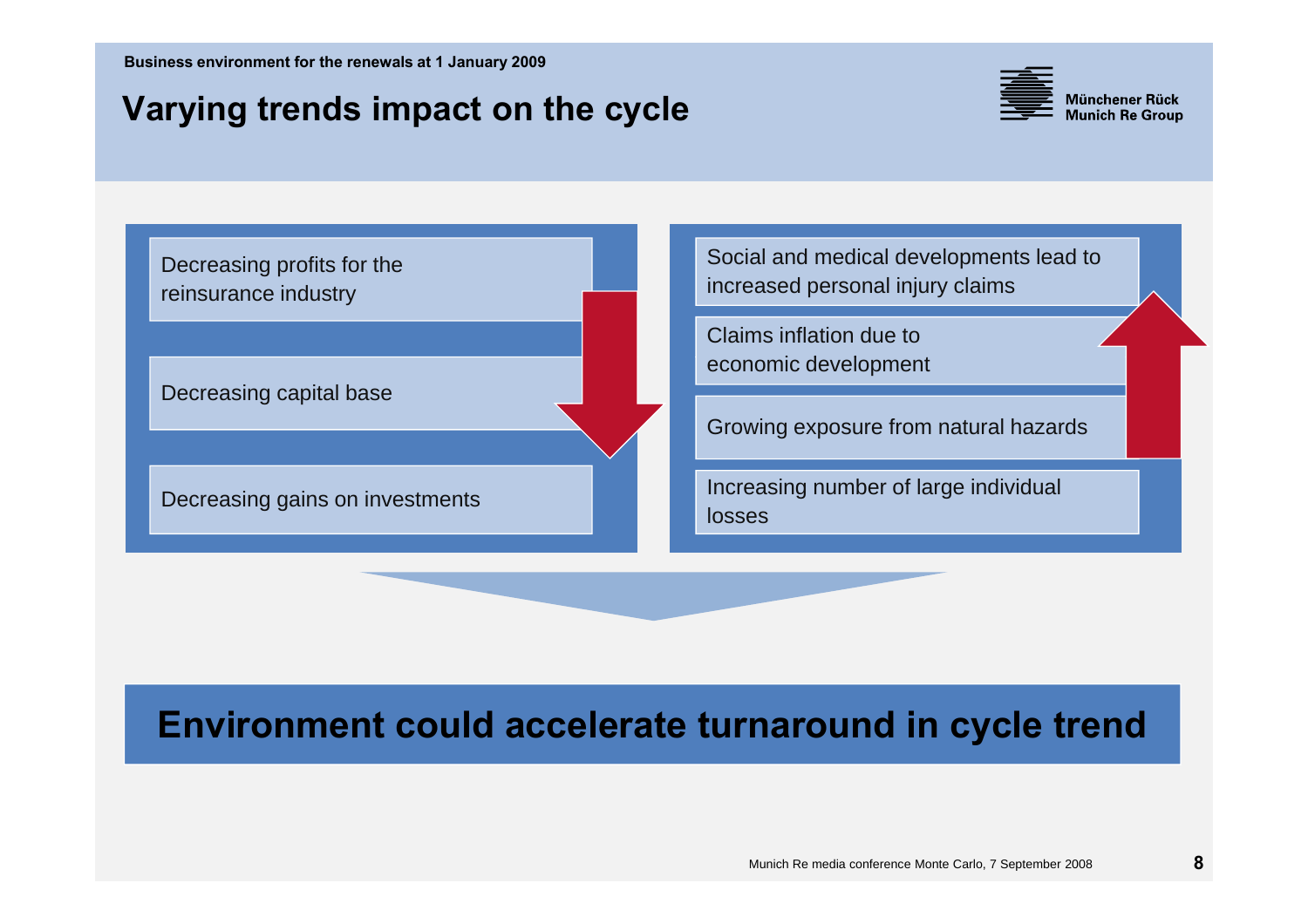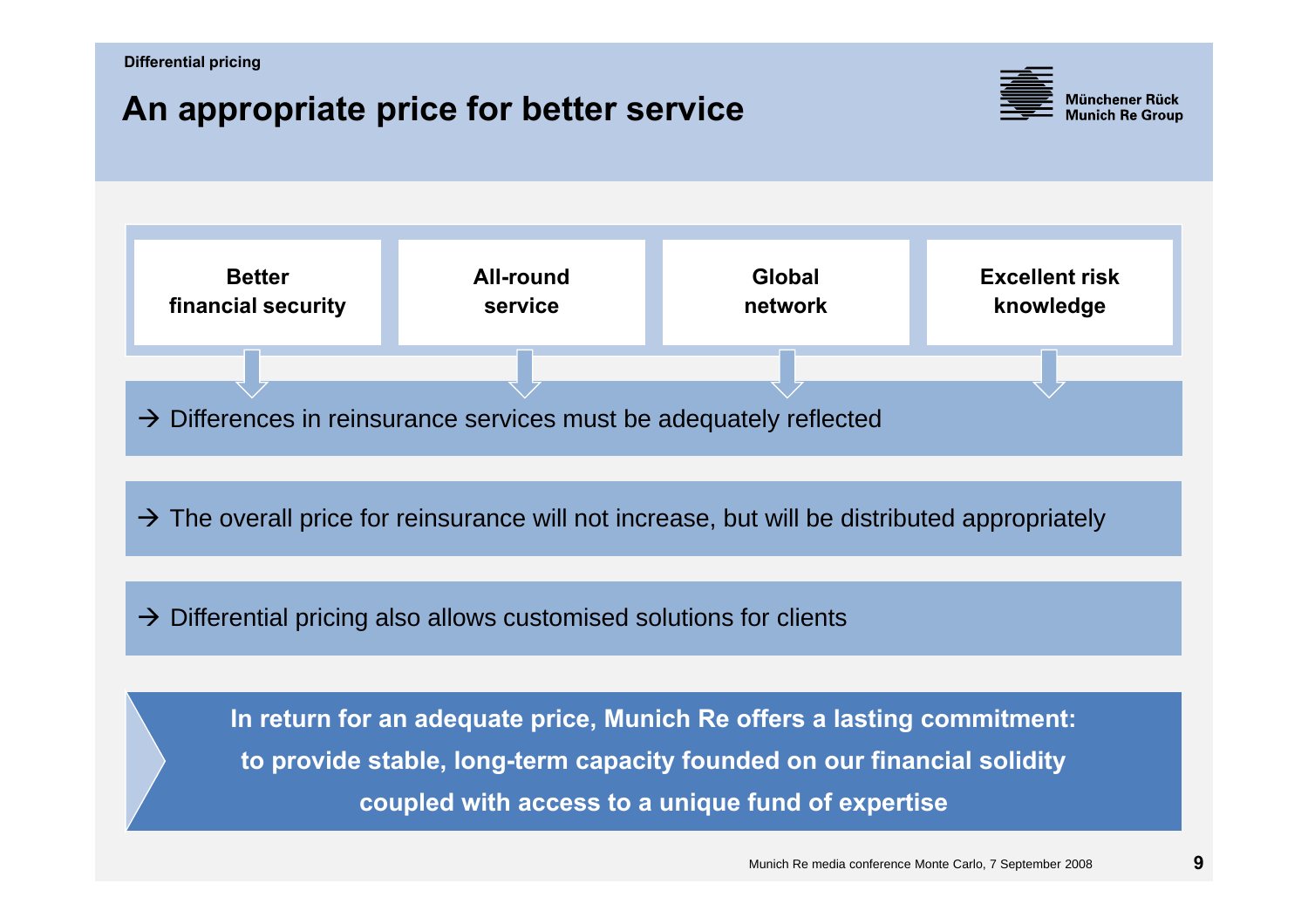## **Munich Re – Added value for clients**



**Excellent risk management** – Providing maximum capacity with maximum security

**Focus on the client** – Enhanced client focus with the new structure deriving from Changing Gear

**Quality reinsurer** – Besides capacity and security, we provide service, expertise and innovative solutions

**Munich Re is excellently positioned for sustainable business development**